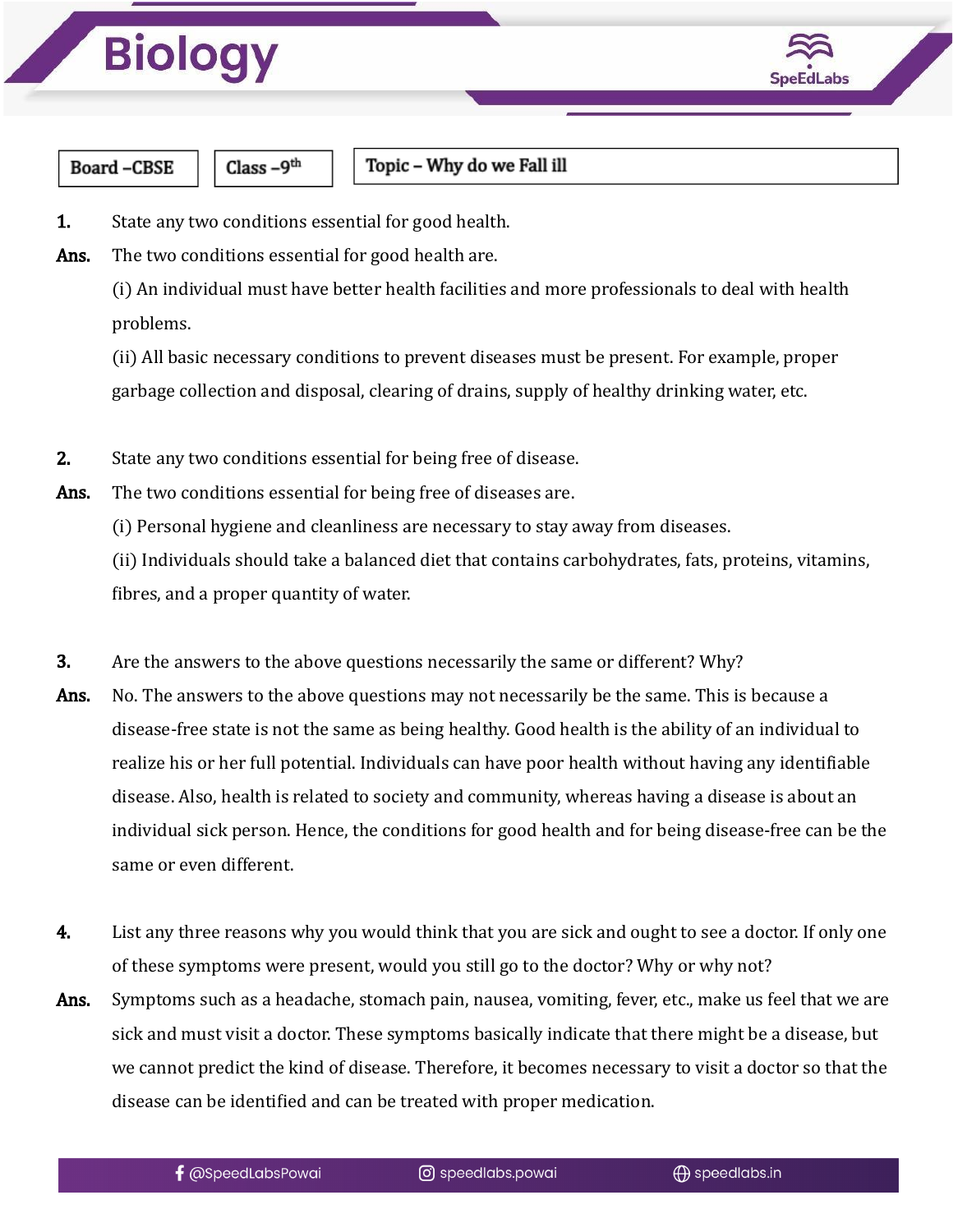## **Biology**



However, if only one of these symptoms is present, we usually do not visit a doctor. This is because such symptoms do not have much effect on our general health and ability to work. However, if a person is experiencing these symptoms for quite some time, then he needs to visit a doctor for proper treatment.

- 5. In which of the following case do you think the long-term effects on your health are likely to be most unpleasant?
	- If you get jaundice,
	- if you get lice,
	- If you get acne.
	- Why?
- Ans. Jaundice is a disease that can cause long-term effects on our health. It is a chronic disease that lasts for a long period of time. Jaundice does not spread rapidly, but it develops slowly over a period of time.
- 6. Why are we normally advised to take bland and nourishing food when we are sick?
- Ans. We are normally advised to consume bland and nourishing food when we are sick so that we can get the nutrients and energy quickly to fight off the foreign disease-causing agents.
- 7. What are the different means by which infectious diseases are spread?
- Ans. Diseases can be spread through various means such as air, water, sexual contact, blood, and vector. (i) Certain disease-causing micro-organisms are expelled in the air by coughing, sneezing, talking, etc. These micro-organisms can travel through dust particles or water droplets in the air to reach other people. For example, tuberculosis, pneumonia, etc. spread through the air.

(ii) Sometimes causal micro-organisms get mixed with drinking water and spread water-borne diseases. Cholera for example is a waterborne disease.

(iii) Sexual acts between two people can lead to the transfer of diseases such as syphilis, gonorrhoea, AIDS, etc.

(iv) Certain diseases such as AIDS can spread via the blood to blood contact during a blood transfusion or pregnancy.